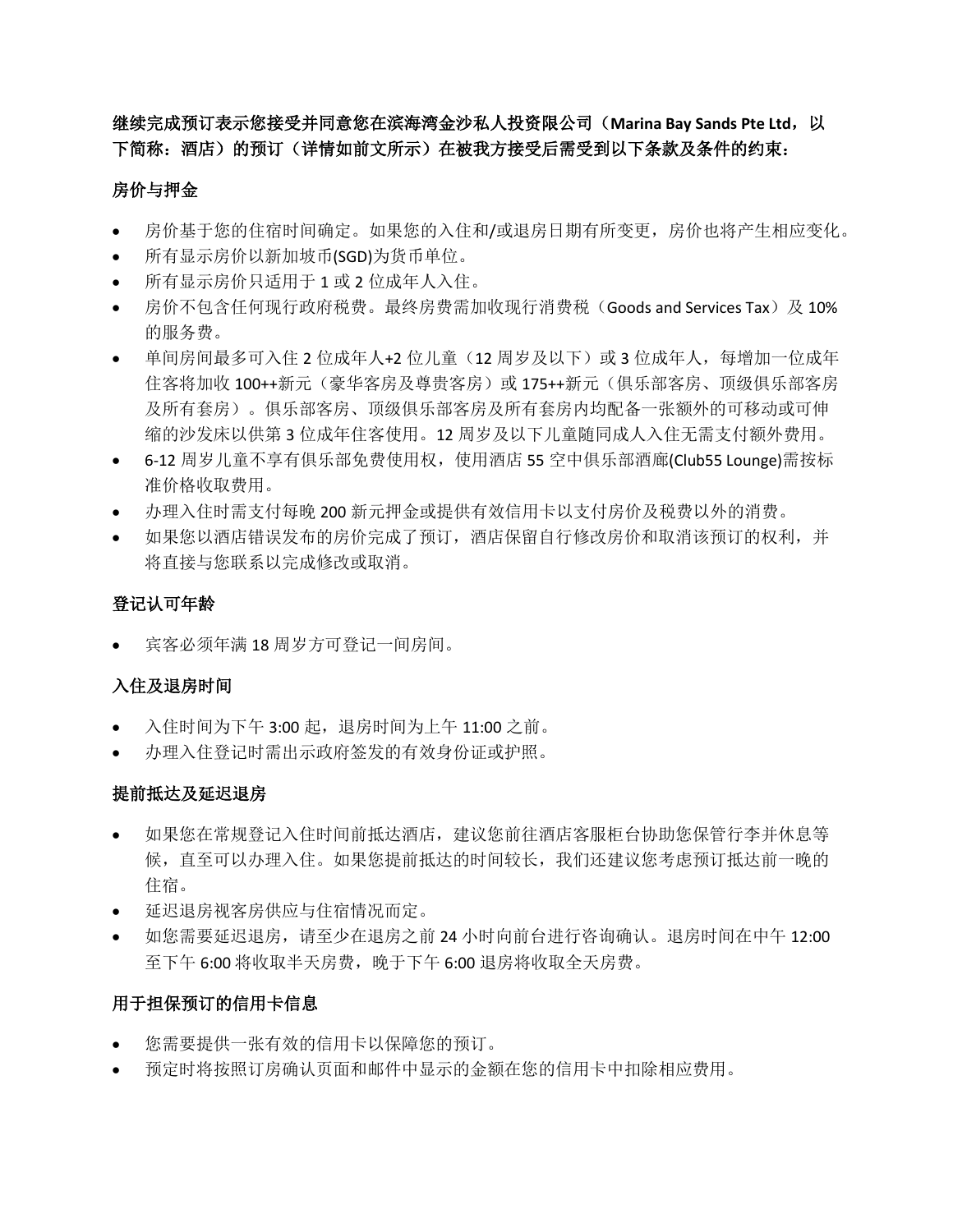- 酒店接受您使用银联(UnionPay)、维萨(Visa)、万事达( Mastercard)、美国运通( American Express) 和 JCB 信用卡进行支付。不接受使用借记卡进行支付。
- 自 2015 年 1 月 15 日期,酒店及其他服务不再接受使用 Diners Club 信用卡进行支付。
- 预订时所使用的汇率,须视货币波动情况而定。 结账时将以您完成住宿当日的现行汇率结算。

### 取消政策

- 预订不可取消,不可修改,预付费用不予退款。
- 预订中任何姓名不可修改。
- 预订后未入住将从您在预订时提供的信用卡中扣除一晚房价及税费作为预订费用。

### 团体预订

团体预订 10 间及以上房间,请发送电子邮件至:groups@marinabaysands.com。

## 金沙尊赏时尚会员

- 免费注册成为金沙尊赏时尚会员 <sup>1</sup>,享受低至 **5** 折的优惠和更多惊喜!。
	- 会员购买艺术科学博物馆标准门票享买一赠一 **<sup>2</sup>**
	- 悦榕庄水疗中心自选按摩项目低至 8.5 折优惠
	- 超过 175 家会员活动商家中包含餐厅、品牌折扣店及酒店消费场所等等, 在此消费可赚 取并兑换会员奖赏!

## 儿童早餐费

 所有客房及套房的房价中不包含儿童早餐费用。儿童早餐费适用于 6 至 12 周岁的儿童。5 周 岁及以下儿童可免费享用早餐。儿童早餐费将按照未预定标准价计入消费总额。

## 补充信息

- 不得在酒店范围内开展任何性质的集会和聚会,酒店保留驱逐任何房内额外居住者的权利。
- 预订不可转让,预订中任何姓名不可修改。

## 总则

- 继续完成预订,表示您同意并确认如果酒店接受您的预订,您随后的住宿将受到酒店标准条 款和条件所限。
- 如果酒店认定所提供的预订信息为虚假或不完整的,酒店保留取消此预订的权利。
- 酒店有权在任何时间、不预先通知的情况下变更、修改和/或以其他方式改变此文件中全部条 款和条件。
- 任何直接或间接因酒店接受预定而引起的责任、损失,损害及任何性质的费用支出由您承担, 您需要补偿并保障酒店免于因上述原因受到损害。
- 对于因任何情况下的预订取消而给您造成的任何损失、损害及费用支出,酒店免于承担责任。
- 此预订及上述条款和条件均受新加坡共和国法律约束。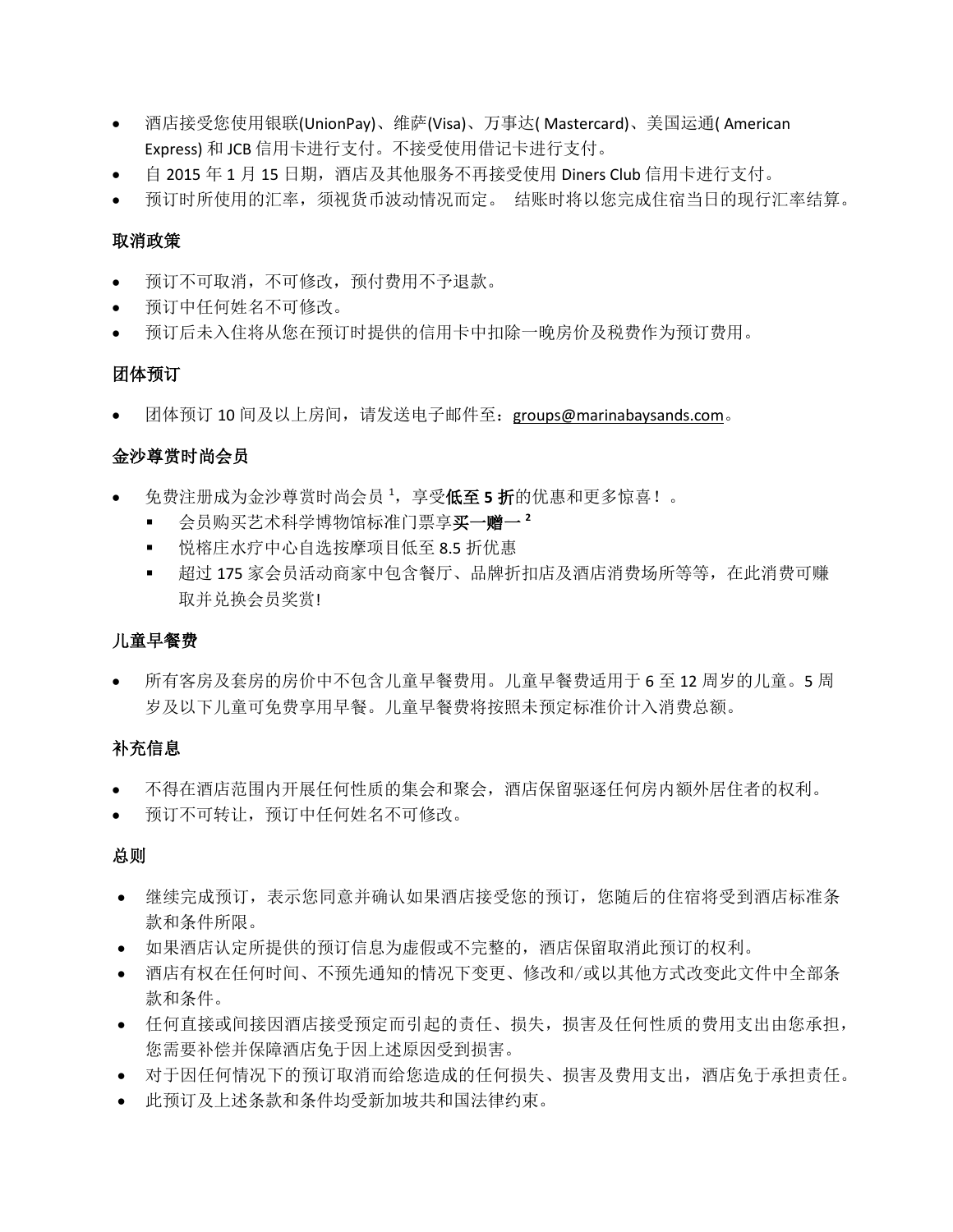- 上述条款和条件适用于新加坡《合同(第三方权利)法(Cap. 53B)》(The Contracts (Rights of Third Parties) Act (Cap. 53B))。
- 上述条款和条件以英文和中文普通话进行表述,两种语言版本中如有表述冲突,以英文表述 为准。

# 微信粉丝专享优惠特别条款

- 此优惠仅适用于通过滨海湾金沙官方微信进行预订。
- 显示价格包含房间住宿费用。
- 预订时需全额支付预付款。预订不可取消、不可修改且预付款项不予退款。
- 此优惠不可与其他优惠促销活动同时使用。
- 房价及客房供应情况可能随时变动。
- 在首次预订确认后,延期房价以酒店当日客房市价为准。
- 通过此优惠预订客房数量最多不可超过 9 间,此优惠不适用于团体预订。
- 私人导购服务免费体验:
	- o 适用于在滨海湾金沙购物商城体验 1 次时长 3 小时的私人导购服务。
	- o 私人导购服务需提前预约,请在成功预订微信粉丝专享优惠后进行预约。我们将在收到 预约申请后的 2 个工作日内与您联系。
	- o 私人导购服务每天限定 10 位客人并视实际情况而定。如您选定的时间已被占用,我们将 酌情为您安排其他时间。
	- o 每位预约成功的顾客最多可携一人陪同体验私人导购服务。
	- o 一份 TWG 下午茶套餐(价值 39++新元)可在滨海湾金沙购物商城内的 TWG 门店进行兑换。
	- o 在任意精选商家消费满 1000 新元可获赠 250 新元商城购物代金券,仅限住宿期间兑换, 非住宿期间不可兑换。使用微信粉丝专项优惠且符合兑换条件的顾客仅可兑换一次代金 券。
	- o 陪同人员的消费不可用作兑换购物券的累计金额,陪同人员不享有获赠 250 新元代金券 的资格。
	- o 代金券仅限在商城内的活动参与商家使用。代金券的使用受其他通用条款及条件所限。 使用代金券消费不予找零、不可折现、数量有限先到先得。
	- o 商城代金券不可抵用任何住宿消费。
	- o 如您参与体验私人导购服务,则视为您同意:
		- 在私人导购服务过程中及兑换使用购物代金券时,保证滨海湾金沙及其母公司、附属公司、 管理人员和工作人员代理商免于任何可能的损失或损害(直接和间接),包括但不限于人 身伤害、死亡及财产损害。
		- 滨海湾金沙及其代理基于为您提供私人导购服务的目的(包括但不限于处理订单、向您发 送与订单有关的信息和更新等),在其认为必要时收集、使用和向购物商城零售商户披露 您的个人信息。
- 如有任何人在私人导购服务过程中及使用代金券时发生任何纠纷、争议、经济损失、损害,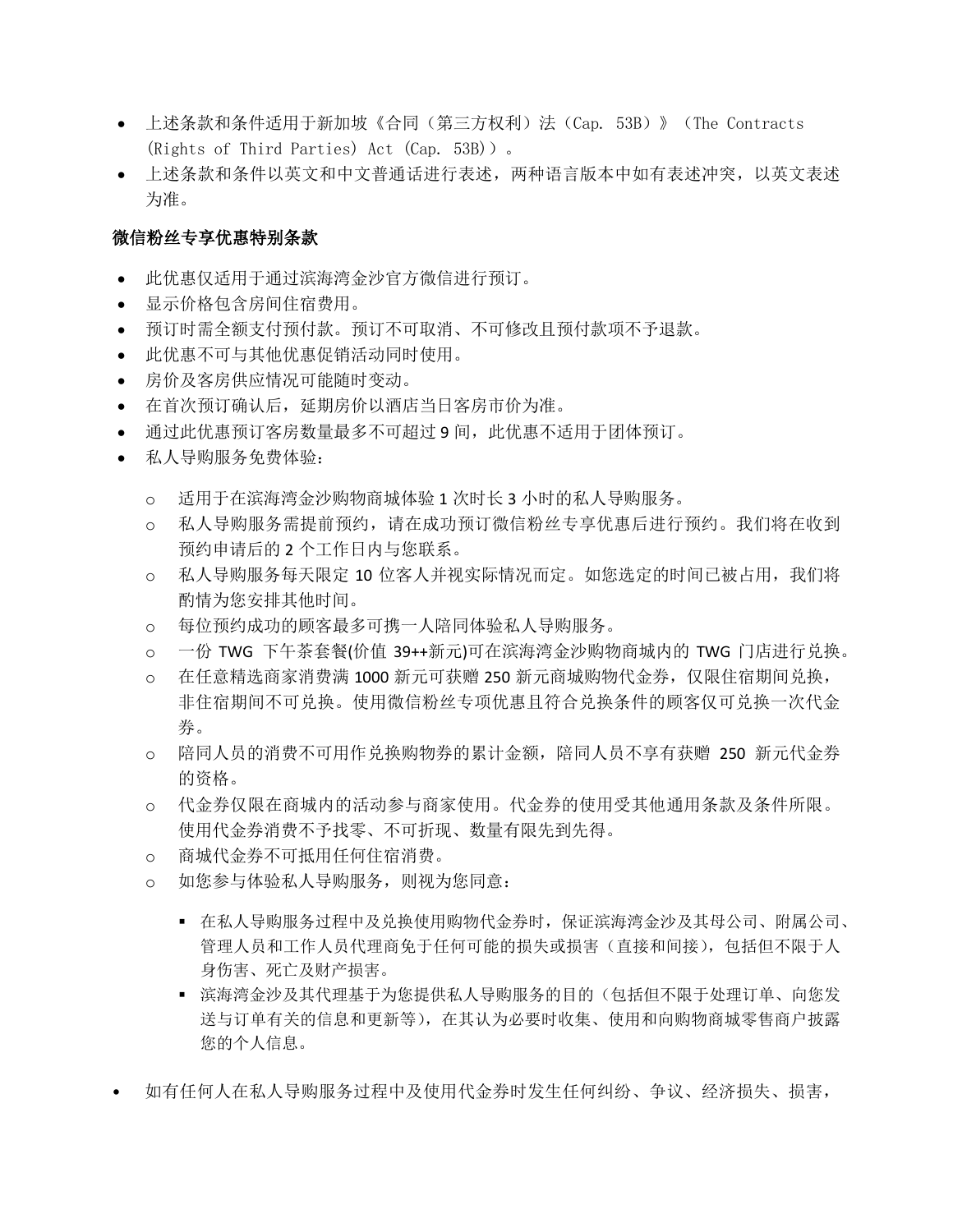顾客同意免除滨海湾金沙及其代理商、附属公司、授权合作方、分包商及代表以上各方的管 理人员和工作人员的责任并不予追究。对于任何使用代金券购买的物品,滨海湾金沙不承担 任何质量保证并免除代表责任,包括但不限于任何商品质保和特定用途的保障。任何产品质 量、外观或使用问题由顾客和相关商家自行解决。

- 滨海湾金沙有权在不提前通知的情况下调整优惠促销的具体内容。
- 此优惠不适用于旅行社和代理商。
- 滨海湾金沙有权在不提前通知的情况下修改本文中的条款及条件。
- 如出现任何争议纠纷,滨海湾金沙(Marina Bay Sands Pte Ltd)所做出的决定为最终结果并具有 约束力。
- 任何非此次预订缔约方无权参照《合同(第三方权利)法(Cap. 53B)》(The Contracts (Rights of Third Parties) Act (Cap. 53B))执行类似协议和相关条款。
- 上述条款和条件均受新加坡共和国法律约束。

### **RISE** 餐厅自助午餐或晚餐优惠适用条款及条件

- 自助餐 6 折优惠仅适用于午餐或晚餐,2016 年 12 月 30 日截止。
- 住宿期间,每间房间只有一次兑换此优惠的机会。
- 每单用餐消费仅可使用一次优惠,优惠不可分单使用。
- 使用此项优惠时请在 RISE 餐厅出示优惠券。
- 此优惠不适用于购买任何饮料(含酒精或不含酒精)。
- 此优惠不可与其他优惠同时使用,优惠不可变现。
- 自助餐优惠不适用于以下情况:
	- o 公共假日前夕的晚餐或公共假日当天的午餐及晚餐。
	- o 包含酒类饮品的特殊时段套餐(如:圣诞节午餐或晚餐)
- 必须提前 24 小时进行预订。
- 每单最多接待 8 人。
- 滨海湾金沙酒店保留在不提前通知的情况下修改此条款及条件的权利。任何争议情况以滨海 湾金沙酒店的最终决定为准。
- 优惠券面所列其他条款及条件同样适用。

上述条款和条件以英文和中文普通话进行表述,两种语言版本中如有表述冲突,以英文表述为准。

<sup>1</sup>必须年满 21 周岁方可注册金沙尊赏时尚会员。适用于其他条款和条件。

<sup>2</sup>每月最多赠送 2 张标准票。此优惠不可与其他促销及优惠同时使用。适用于其他条款和条件。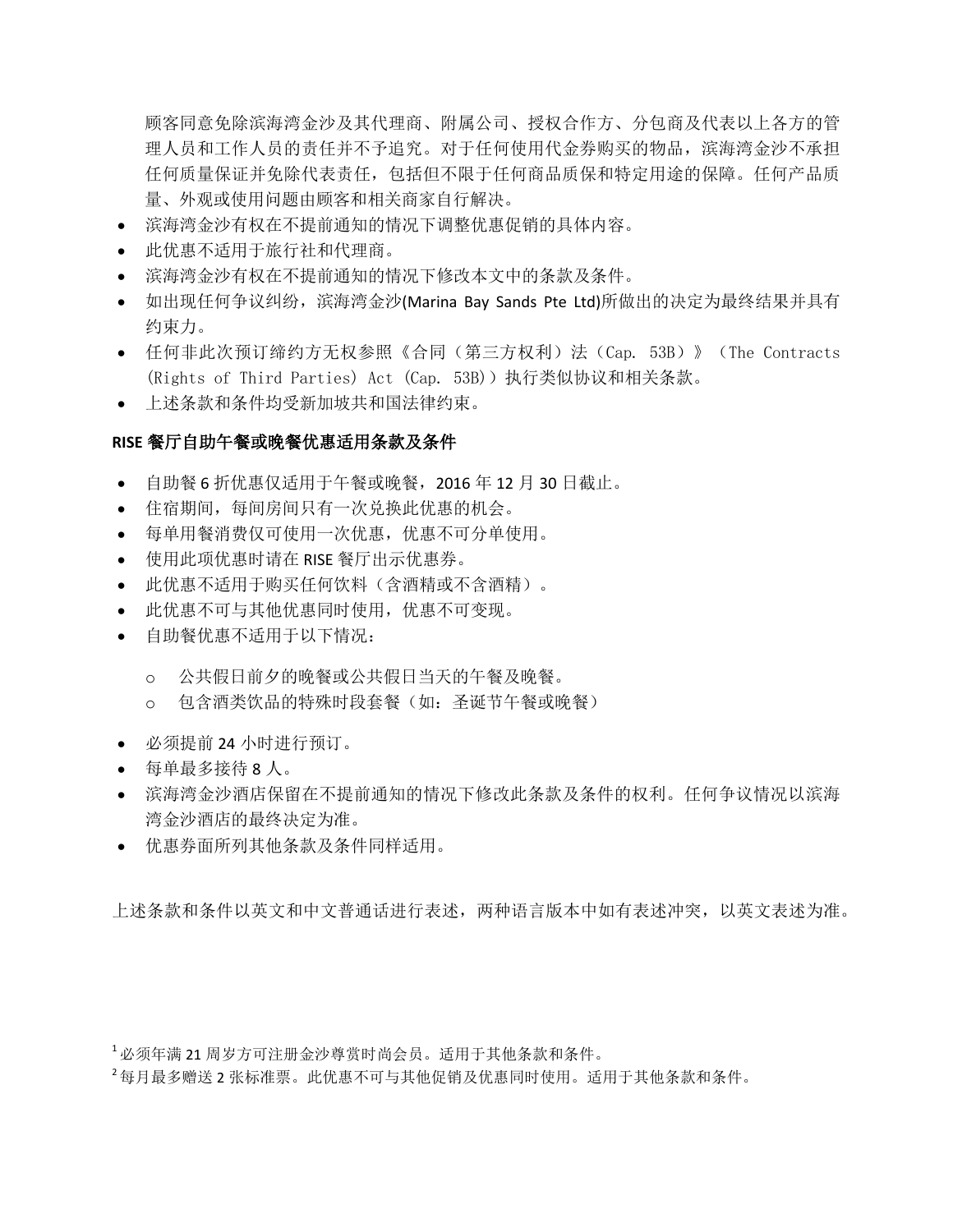**By proceeding with the reservation you accept and agree with Marina Bay Sands Pte Ltd (the Hotel) that the reservation (details of which are set out above), if accepted by us, shall be on the terms and conditions as follows:**

### **Rates and Deposit**

- Rates are subject to change as a result of changes in your arrival and/or departure dates.
- Rates quoted are in Singapore Dollars.
- Rate is for 1 or 2 adults only.
- Reservation must be fully prepaid upon booking.
- Rates do not include any applicable prevailing government taxes at time of occupancy. The Rates are subject to 10% Service Charge and prevailing Goods and Services Tax.
- The maximum number of guests per room is either 2 adults + 2 children (below 12 years old), or 3 adults. A S\$100++ fee will be charged for each additional adult staying in Deluxe or Premier rooms. And a fee of S\$175++ will be charged for each additional adult guest in the Club/Grand Club room or any suite. For your convenience, Club/Grand Club rooms and all suites are equipped with an extra rollaway or pull-out sofa bed when a third adult is occupying the room. However, children, twelve (12) years and under, stay free when sharing a room with an adult as an additional guest.
- Club benefits are not included for children between 6-12 years old and are chargeable upon consumption at the Club55 Lounge.
- A cash deposit of SGD 200 for each night of stay or a valid credit card is required upon check-in for incidentals in addition to full payment of room and tax.
- In the event you complete a booking based on a rate that has been incorrectly posted, the Hotel reserves the right to correct the rate or cancel the reservation at its discretion, and will contact you directly in order to do so.

## **Eligible Age for Check-in**

You must be at least 18 years of age to check-in and register for a room.

### **Check-in and Check-out Timings**

- Check-in time is from 3:00pm onwards and check-out time is by 11:00am.
- A valid government issued identification or passport is required at check-in.

### **Early Arrival and Late Departure**

- Should you arrive at the hotel prior to the normal check-in time, you are advised to approach the Hotel's Guest Services Desk for assistance in storing your luggage until check-in is available. If arriving early, you are also advised to consider making a reservation for the evening prior to your arrival.
- Late check-outs are available on request subject to room availability and occupancy level.
- Please check with the Hotel's Front Desk at least 24 hours prior to your departure on availability of late check-out. A half-day room charge may be incurred for late check-out between 12pm to 6pm and a full day room charge may be incurred for late check-out after 6pm.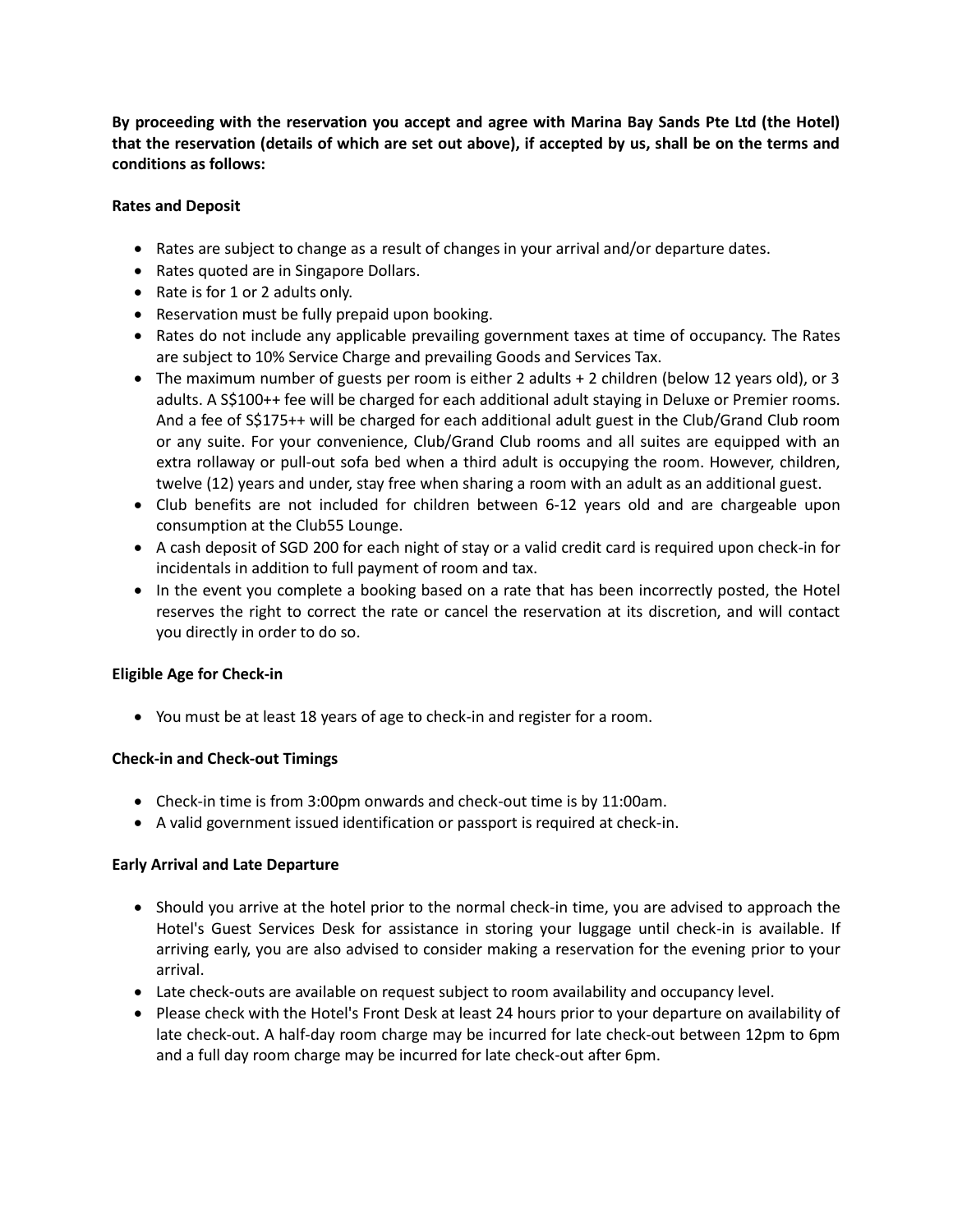### **Credit Card Information**

- A valid credit card is required to secure your reservation.
- Upon reservation, credit card will be charged for the amount indicated on the booking confirmation page and email.
- The Hotel accepts Union Pay, Visa, MasterCard, American Express, and JCB credit cards. Debit Cards are not accepted. China Union Pay is also accepted.
- With effect from 15 January 2015, Diners Club credit cards will no longer be accepted for Hotel and other ancillary services as a mode of payment.
- Exchange rates are applicable at time of reservation, but are subject to currency fluctuations and billing will be at the prevailing exchange rate upon completion of your stay.

### **Cancellation Policy**

- Reservation is non-cancellable, non-amendable and non-refundable.
- No name change is allowed.
- In the event of no-show, a fee of one night's room charge (inclusive of any applicable prevailing government tax) will be charged to your credit card provided at the time of reservation.

### **Group Reservations**

 For reservations for groups of 10 rooms and above, please email the Hotel at groups@marinabaysands.com.

### **Sands Rewards Lifestyle Membership**

- Sign-up for FREE Sands Rewards LifeStyle membership<sup>1</sup> to enjoy up to 50% savings and more!
	- **Complimentary<sup>2</sup>** 1 ArtScience Museum ticket upon purchase of 1 standard ticket.
	- Up to **15% savings** on Banyan Tree Spa's body massages.
	- **Earn and redeem rewards** at over 175 dining and shopping outlets, hotel stays and more!

### **Child Breakfast Charge**

 All rooms and suite rates do not include child breakfast charge. Child breakfast charge is applicable for any child between 6-12 years old. Breakfast for children 5 years and under is free. Child breakfast is chargeable to guest account at walk-in price upon consumption.

### **Further information**

- In proceeding with the reservation, you further agree to allow the Hotel and its agents to collect, use and disclose to any of its related corporations (as defined in the Companies Act (Cap. 50), its agents and its third party service providers (including those outside of Singapore) your personal data for the purpose of sending you Information and materials on any MBS related marketing offers, advertisements, events and promotions and such other related information via email to the email address provided.
- No gatherings and parties of any nature are allowed. The hotel reserves the right to evict any additional occupants in the room.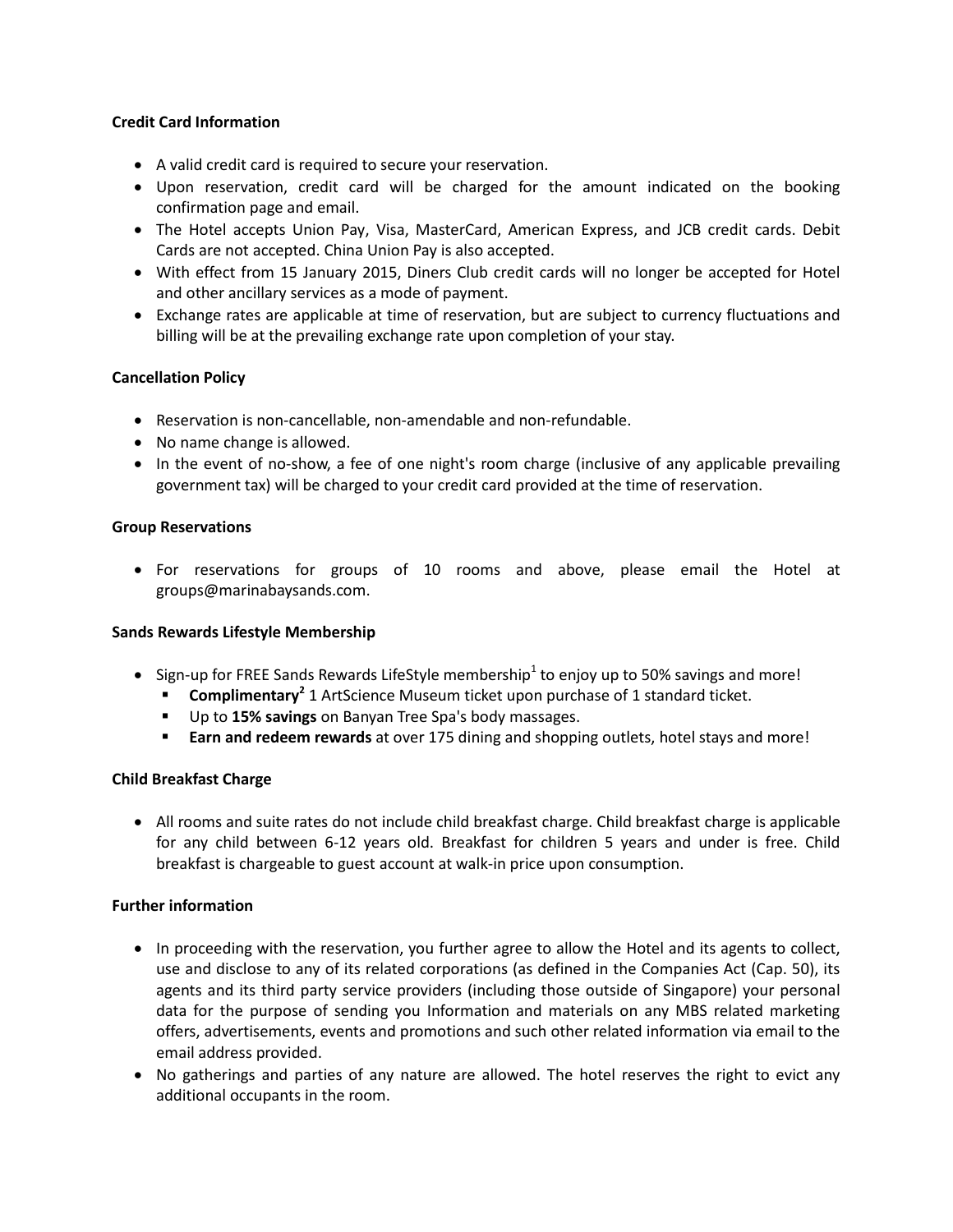This reservation is not transferable. No name change is allowed.

### **General Provisions**

- By proceeding with the reservation, you further agree and acknowledge that if the reservation is accepted by the Hotel, your stay subsequently shall be subject to the Hotel's standard terms and conditions of stay.
- The Hotel may, at its absolute discretion, cancel the reservation if the Hotel is of the opinion that the reservation information provided is falsified or incomplete.
- The Hotel shall be entitled to vary, amend and/or otherwise change these terms and conditions at any time without prior notice.
- You shall indemnify and hold the Hotel harmless in respect of any liability, loss, damage, cost and expense of any nature arising out of, and/or in connection with the acceptance of the reservation by the Hotel.
- The Hotel shall not be liable for any losses, damages, costs or expenses incurred by you as a result of any cancellation of the reservation by the Hotel.
- The reservation and the terms and conditions set out hereto shall be governed in accordance with the law of the Republic of Singapore.
- The Contracts (Rights of Third Parties) Act ((Cap. 53B) shall apply.

### **Additional Terms & Conditions for WeChat Exclusive Package**

- Exclusive offer available only on WeChat.
- Rate is inclusive of hotel room stay.
- Reservation must be fully prepaid upon booking. Reservation is non-cancellable, non-amendable and non-refundable.
- This offer cannot be used in conjunction with other promotional offers.
- Rates and room availability are subject to change.
- Any extension or amendment in the duration of stay, after initial booking confirmation, is subject to availability and at the Hotel's Best Available Rate.
- Offer is restricted to 9 or fewer rooms and is not valid for group bookings.
- Personal Shopping:
	- o Valid for one 3-hour Personal Shopping experience at The Shoppes.
	- o For reservations of the Personal Shopping experience, you are required to book your appointment for personal shopping after making your reservation for the WeChat Exclusive Package. You will be contacted within 2 working days from receipt of your request for a Personal Shopping appointment.
	- $\circ$  Personal Shopping is limited to 10 guests per day and subject to availability. In the event your preferred session is unavailable, another session will be arranged for you.
	- $\circ$  Each patron of the Personal Shopping service is allowed to bring a maximum of 1 guest to accompany him/her ("Accompanying Party").
	- $\circ$  One (1) TWG Tea High Tea set (worth \$39++) for one pax to be redeemed at TWG outlets at The Shoppes at Marina Bay Sands
	- o The \$250 Shoppes Vouchers ("Vouchers") are redeemable with a minimum of \$1,000 spend at any of the selected boutiques. Guests who do not redeem the complimentary Personal Shopping service during their stay will not be eligible to redeem it after their stay. Each eligible guest who has purchased the WeChat Exclusive Package is only allowed one redemption.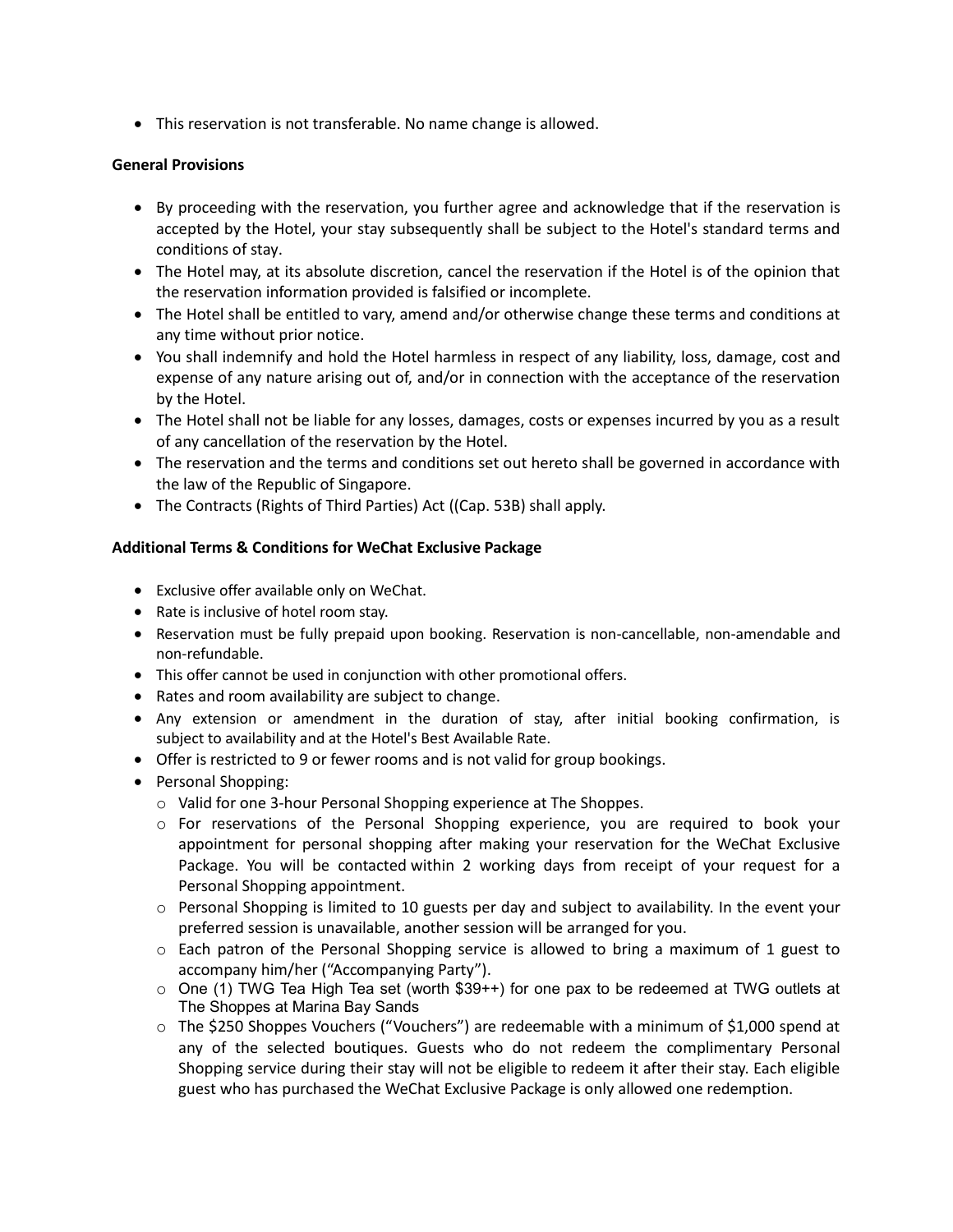- o The Accompanying Party will not be entitled to redeem the \$250 Shoppes vouchers and purchases made by such party will not be attributed to the minimum spend.
- $\circ$  The Vouchers are only valid for use at respective participating stores in the Mall. All other general terms and conditions for voucher usage will apply. All Vouchers are non-exchangeable, non-cashable and subject to availability on a first-come-first-serve basis.
- o The Shoppes Vouchers cannot be used to offset the guest's hotel stay.
- o By participating in the Personal Shopping experience, each guest agrees:
	- That no claim relating to such losses or injuries (including special, indirect and consequential losses) shall be asserted against MBS, its parent companies, affiliates, directors, officers, employees or agents from any and all losses, damages, rights, claims and actions of any kind resulting from the Personal Shopping experience and acceptance of any gift and/or Voucher, including without limitation, personal injuries, death and property damage.
	- To the collection, use and disclosure to third party service providers by MBS, of any personal data provided by a participant to MBS in conjunction with the Personal Shopping experience, for such purposes as MBS deems reasonably necessary for the administration and management of the Personal Shopping experience.
- Each guest agrees to release, discharge, indemnify and hold harmless MBS and its agencies, affiliated companies, authorised partners, sub-contractors and their respective officers, directors, employees, agents from and against any claims, losses, liabilities, expenses, costs and damages arising from and in connection with participant's participation in the Personal Shopping experience and the acceptance and use of the Vouchers. MBS makes no warranties, representations or guarantee either expressed or implied regarding any item purchased using the Vouchers, including but not limited to any warranty of merchantability and fitness for a particular purpose. Any dispute about the quality, condition or performance of the items is to be resolved directly between the applicant and the relevant merchant.
- The Marina Bay Sands management reserves all rights to amend the promotion without notice.
- This offer is non-commissionable to Travel Agents.
- Marina Bay Sands may change these terms or terminate this program without notice.
- In the event of any dispute, the decision of Marina Bay Sands Pte Ltd is final and binding.
- A person who is not party to any agreement governed by these Terms and Conditions shall have no rights under the Contracts (Rights of Third Parties) Act (Cap. 53B) to enforce any term of such agreement or these Terms and Conditions.
- These Terms and Conditions shall be governed by Singapore law.

### **Rise Restaurant - Terms & Conditions for lunch or dinner buffet**

- The 40% discount is applicable to buffet only for lunch or dinner until December 30 2016.
- Offer can only be redeemed once per room per stay.
- Only one redemption for each dining bill, no split bill is allowed for each redemption.
- Please present voucher at RISE restaurant to avail this offer.
- Discount is not applicable to any beverage (alcoholic/non-alcoholic) order.
- Offer cannot be combined with any other promotions and cannot be exchanged for cash.
- Buffet discount is not applicable on:
	- Eve of Public Holiday Dinner or Public Holiday Lunch and Dinner.
- Special occasion packages inclusive of alcohol (e.g. Christmas Lunch/Dinner)
- Reservations must be made at least 24 hours in advance.